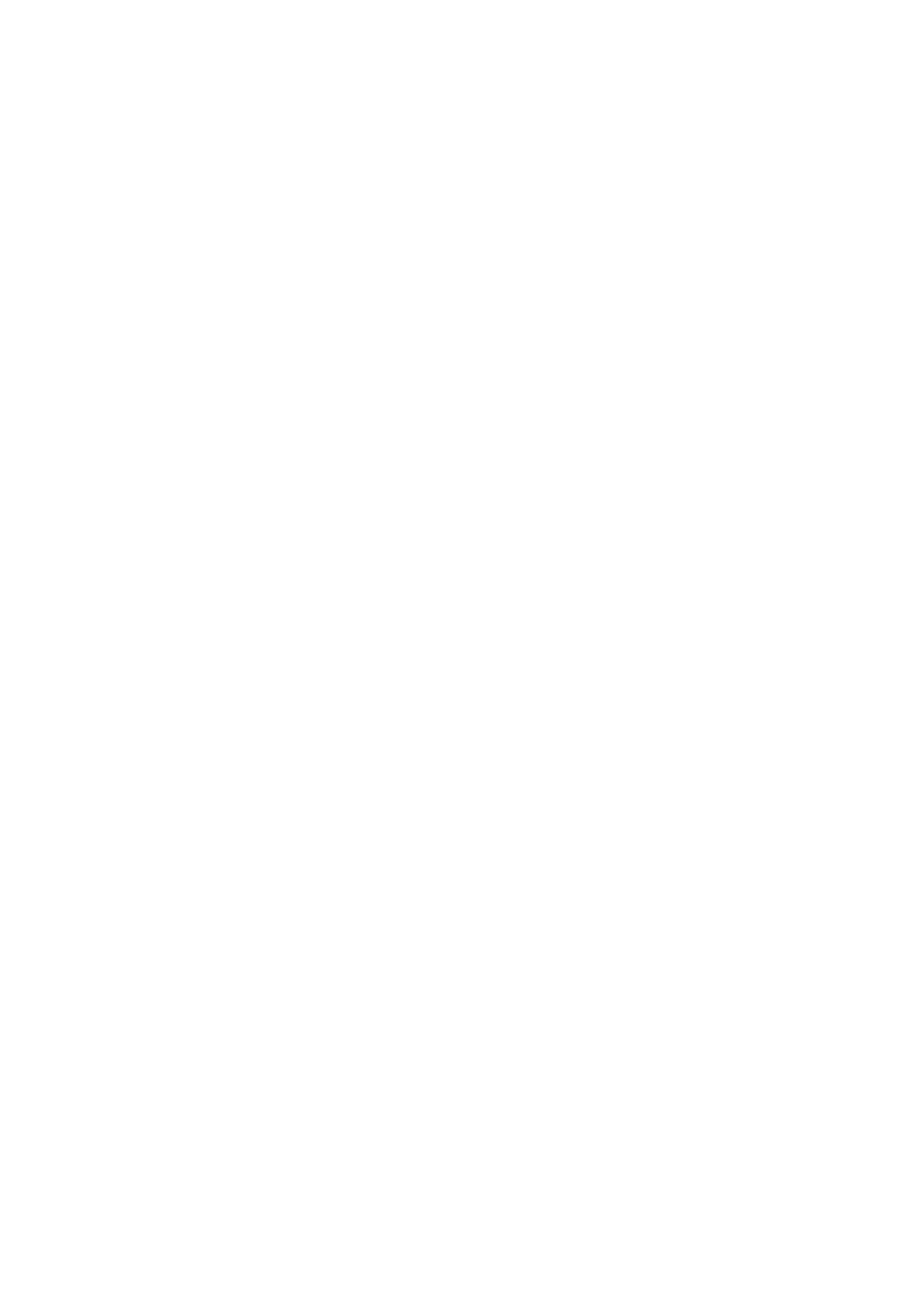#### **[RT1]**

The history of economic reform in Australia tells us that worthwhile policy changes have rarely been easy to achieve. Reforms which are in the enduring interests of the community as a whole, inevitably impose adjustment costs on some of its members. They also threaten established privileges and perceived entitlements, some of long standing. Vocal opposition from those who benefit from the status quo, together with a more general fear of change itself, have been powerful forces of resistance.

It is therefore not surprising that advocates of reform — and institutions such as the Productivity Commission (and its predecessors) charged with assessing existing arrangements and proposing better alternatives — have themselves come under challenge. When I addressed a CEDA forum in Brisbane last August on the topic *Why have a Productivity Commission?* I indicated that such criticism 'comes with the territory'. Nevertheless, it was particularly important at that time to respond to misrepresentations of the Commission's role and work, and to explain how the Commission's processes can help all governments find ways to improve Australia's productivity and living standards.

Today I want to move on and concentrate on some key issues in sustaining the reform process itself. I do so because concerns now evident in the community about the effects of change, and a desire for greater stability and security, could derail or block reforms which are to the overall benefit of the community.

We face a critical conjuncture. Ironically, at a time when evidence of the pay-offs from past reform efforts is mounting — and when, as we grapple with the aftershocks of the Asian 'meltdown', the importance of securing a stronger and more flexible economy has never been more obvious — there is a mood to stop or turn back the clock, rather than build on our achievements. This is as evident in the debates about tax reform and industrial relations, as it is in the areas of national competition policy and industry assistance.

While resistance to change is understandable, the consequence of stopping or reversing reforms necessary to enhance Australia's productivity, would be a progressive decline in the relative living standards of Australians. In a changing world, it is only by being adaptable and productive, that Australians can achieve real security in their workplaces and regions.

# **Challenges to reform**

Much of the resistance to reform stems from disquiet about the effects of change and a heightened sense of uncertainty about the future. Many are worried about jobs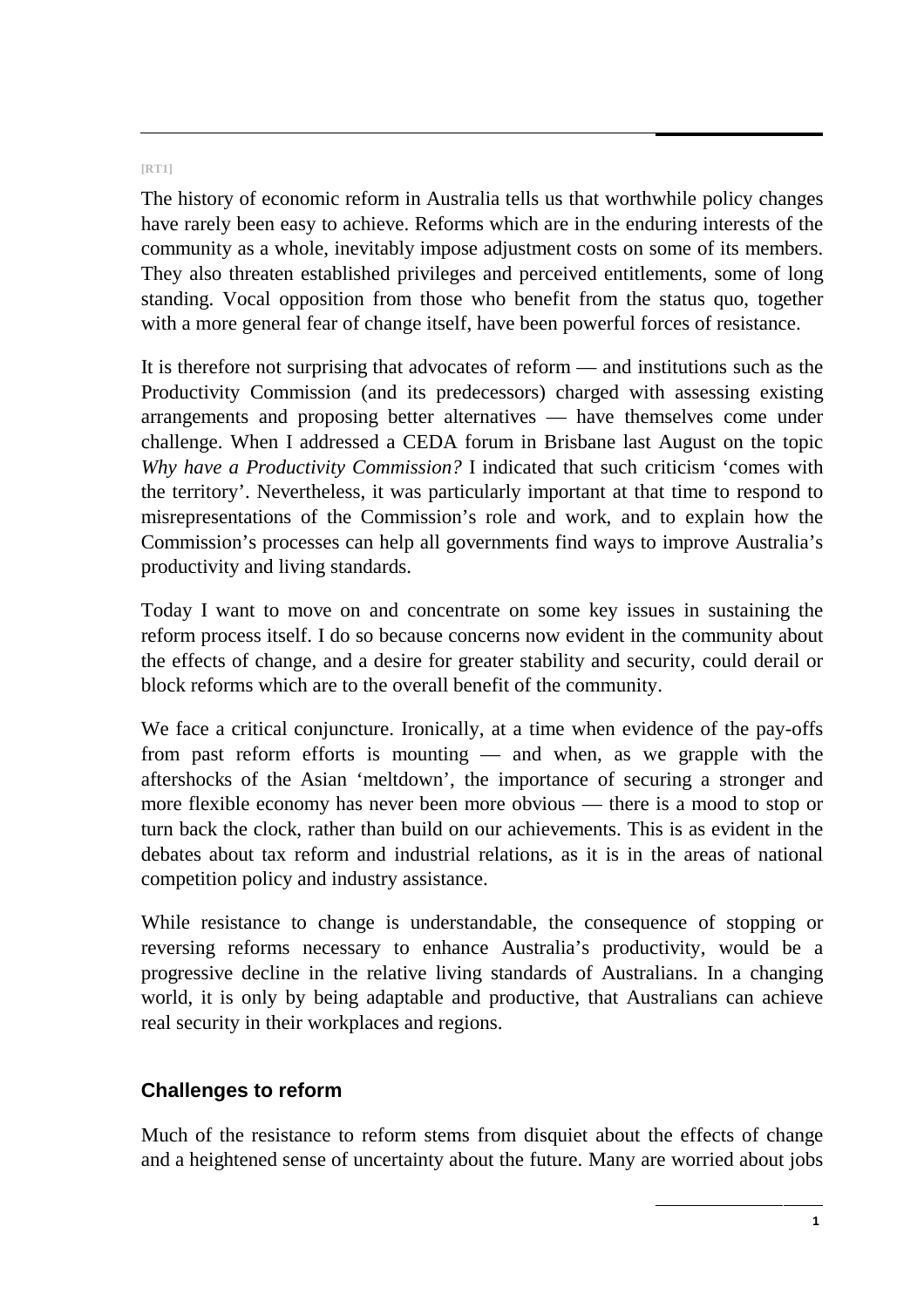and job security. Some in rural and regional areas see their services declining and the viability of their towns under threat.

I suspect that most people don't know what the underlying causes of these changes are. The tendency is just to blame it all on 'government' — and economic reform in particular. Thus there are demands for governments to slow down or halt microeconomic reform, or to take action to ameliorate or reverse what are perceived to be the adverse consequences of change.

Another challenge to the reform process is the perception that, after ten years or so, it's been 'all pain and no gain' for ordinary Australians. This has also been the subject of academic debate. Some analysts claim that the gains are inherently small. They say that they don't justify the adjustment costs involved and argue that compensation has been inadequate for those people adversely affected.

If nationally beneficial reforms are to proceed, we need to meet these concerns and criticisms head on.

An essential part of this is to continue explaining to the community why reform has been undertaken, what the benefits have been and why further reform is necessary. Political leadership is critical in this regard. And the Productivity Commission is specifically charged with helping governments explain the whys and wherefores of reform.

The second task is to recognise that the *way* reforms are evaluated and implemented is vital to achieving good outcomes. Policy choices need to be based on the best available information and analysis of the costs as well as the benefits of specific reform proposals — not just for particular groups, but across the wider community and economy. Understanding the adjustment dimension of reforms is part of this, and is again an area where the Commission is contributing.

# **Debunking some myths about reform**

The hostility towards reform that has developed in some sections of the community has been compounded by misunderstandings and, at times, misrepresentation of the nature and role of microeconomic reform. There are a number of urban, and I might add, rural, myths that need to be confronted if there is to be a more informed and constructive community debate.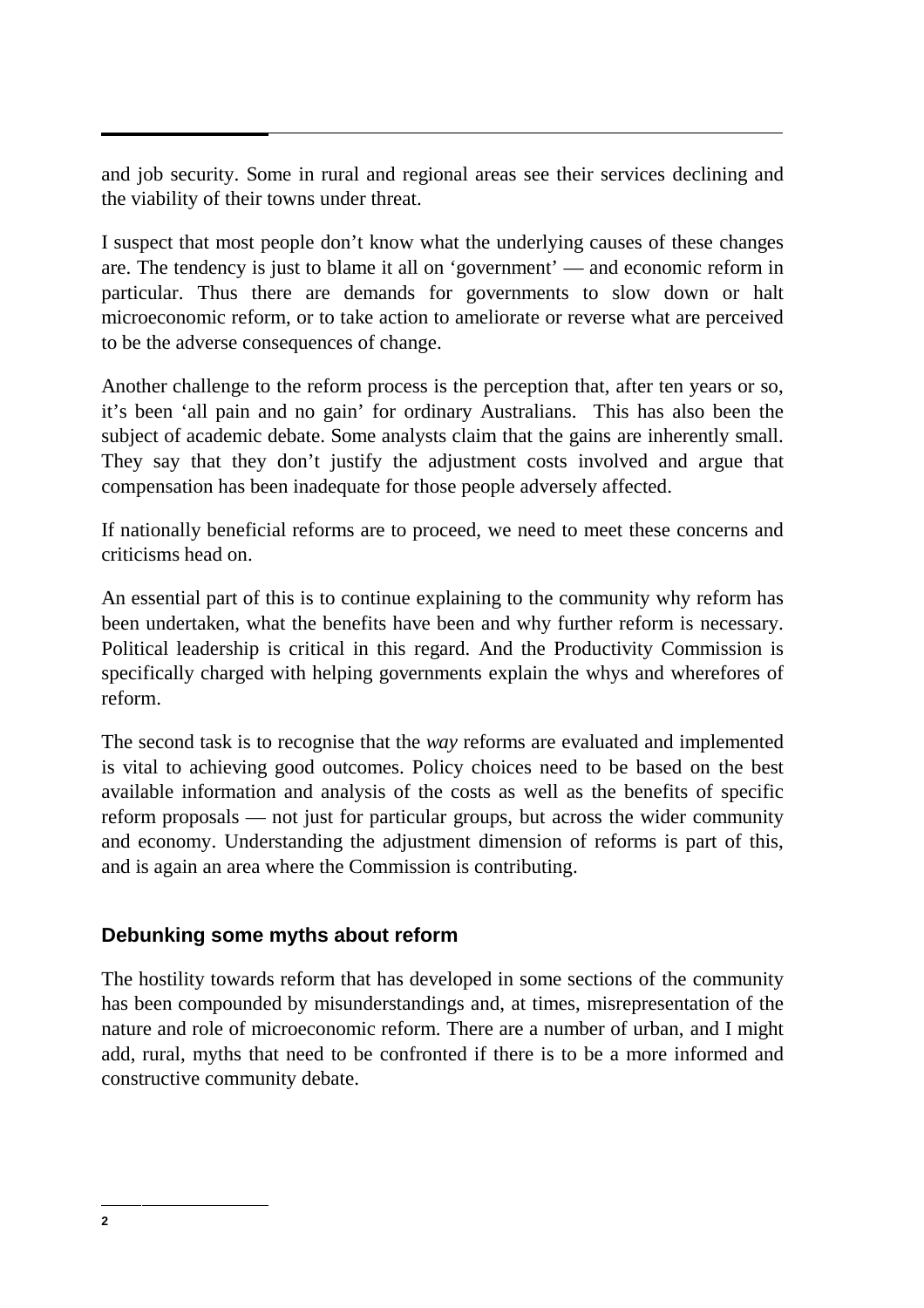## Myth 1: Stopping reform would ease pressures for change

Microeconomic reform has clearly become a lightning rod for discontent. But if one stands back a little, it's clear that reform is only one among many sources of economic and social change affecting the community.

The changes occurring in the Australian economy about which some people complain — as well as the favourable effects of change about which much less is heard — are driven by a range of forces, both domestic and international. Key drivers include the introduction of new technology, global shifts in the competitiveness of industries and fluctuations in the business cycle.

Many of the changes are 'people driven', as reflected in shifts in spending patterns due to demographic trends (including the ageing of the population), higher educational attainments and job aspirations, and changing community values and attitudes (such as towards working mothers and extended shopping hours).

To take one obvious example, the dramatic fall in the cost of computing power over the last 30 years has obviously been a boon to consumers and business and has enhanced our quality of life. But it has also seen the demise of typing pools and routine clerical functions — and forced people to upgrade their skills.

Although it is common to see reforms such as tariff reductions copping the blame for job losses across the economy, our research has shown that reduced trade barriers have not been a major contributor to increasing inequality of earnings or to unemployment over the last decade and a half. A major study for the USA, by William Cline at the Institute for International Economics in Washington, found the same thing. The wage and employment effects of changes in trade barriers in Australia have been overshadowed by technological changes requiring more high skilled labour, and by other developments such as adverse shifts in world trading conditions for primary commodities.

It would be foolish to believe that the diverse pressures on people's lives would evaporate if reform were stopped or reversed. Indeed, stopping reform could exacerbate those pressures. Without further improvements in the operation of the labour market and training systems, for example, it would surely be harder for enterprises and their employees to adjust when technological and other pressures require people to change jobs and acquire new skills.

This is a point not lost on even the most vocal opponents of reform. While decrying policy changes which adversely affect them, most look to government to accelerate reforms in areas which will benefit them. Few, for example, would oppose the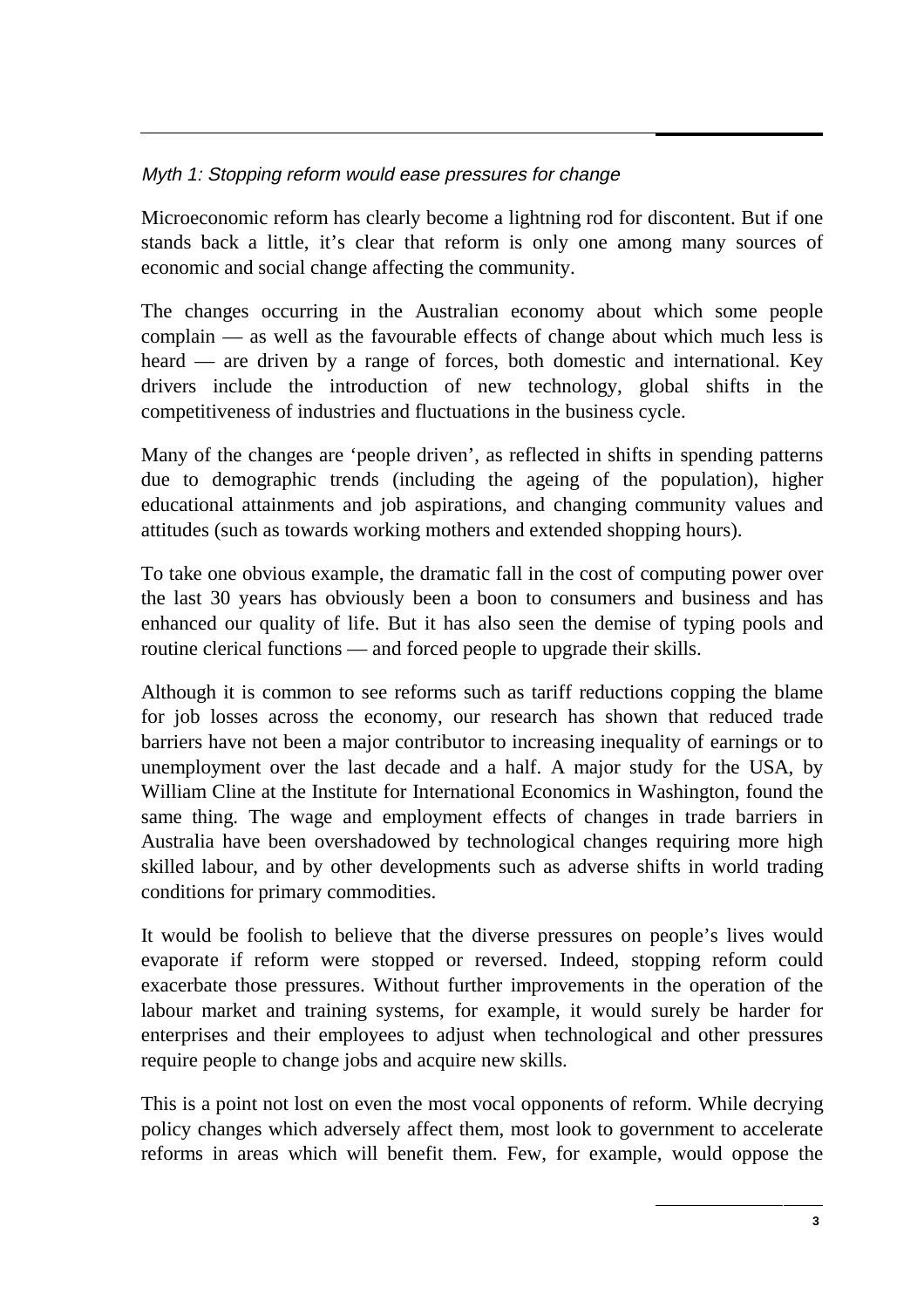introduction of greater competition in stevedoring, to help ensure that the benefits of waterfront reform are passed on to users.

When governments attempt to shield selected industries or groups from adjustment pressures, this shifts the burden of adjustment to other Australians. For example, acceptance of overmanning in public utilities may ease the adjustment burden on some workers, but it would entail a continuing burden on taxpayers, less competitive cost structures for business users and higher prices for consumers, including low income families.

# Myth 2: Reformers have unlimited faith in 'the market'

Characterising microeconomic reform as the product of unthinking devotees of market forces is a caricature which confuses means with ends, fails to recognise how market incentives have been introduced and deliberately omits an important part of the reform agenda.

Microeconomic reform does not involve slavish adherence to market forces. Competition, deregulation and privatisation are legitimate and powerful tools in the reform armoury, but they are not objectives in themselves. Nor should they be used indiscriminately.

The ultimate objective of microeconomic reform — as it should be for economic policy generally  $\overline{\phantom{a}}$  is to improve community living standards. It does so by enhancing choice and improving incentives for people in all walks of life to be more productive. Higher productivity and growth are essential to support higher wages and improve job prospects. They also underpin community expenditures on health and education and the maintenance of social support mechanisms, including for those most vulnerable to change.

The origins of microeconomic reform lay less in theoretical nostrums than in the gradual realisation that, over the years, key government policies and practices were preventing Australia from reaching its economic potential. Examples of policies designed to relate the incentives facing people to their productivity have included:

- the move to require public utilities and other government businesses to adopt a more commercial focus;
- winding back unnecessarily prescriptive regulation of business and labour markets;
- reducing import protection; and
- opening previously closed markets, such as airlines and telecommunications.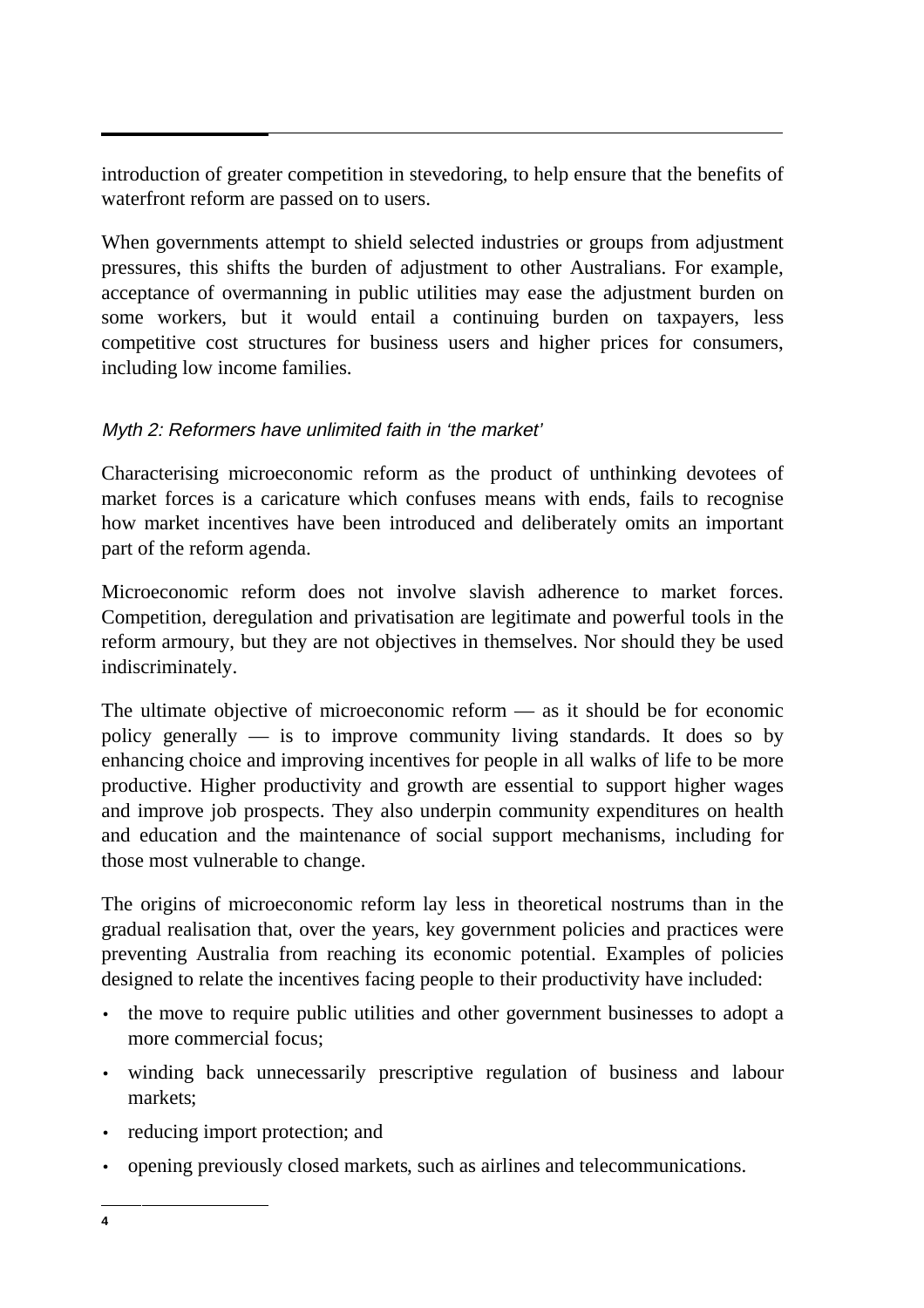At the same time, there needs to be care in assessing how (or whether) market incentives are introduced into some activities. The search for more efficient and effective provision of health, education and housing, for example, has to recognise the value the community places on access for those on low incomes to services of acceptable standards. The Commission's inquiry into nursing homes is a case in point.

Similarly, the Commission has emphasised a case-by-case assessment of the merits of privatisation. It is necessary to weigh the potential benefits, such as the spur to better performance, against the potential costs that may be involved — for example, in constraining the exercise of market power where a natural monopoly is privatised.

The myth makers choose to ignore the fact that reform is as much about developing and implementing *appropriate* regulation as it is about deregulation. Take two examples.

- *Competition policy* is much maligned in some quarters for allowing the unconstrained play of market forces. Yet a major thrust of competition policy as enshrined in the Trade Practices Act — has been to control the excesses and concentration of market power that endanger smaller yet efficient producers to the ultimate detriment of consumers, and to extend those powers to previously sheltered sectors of the economy.
- Although there has been substantial deregulation in Australia's financial sector, the need for *prudential supervision* remains unchallenged. Following the Wallis Review, the establishment of a single prudential supervisory authority for all deposit taking institutions, life and general insurance companies and superannuation funds, is hardly unfettered market rule.

Indeed, regulatory and institutional arrangements which establish a foundation of law and property rights are paramount in enabling markets to work effectively. Such rules underpin the division of labour, the exchange of goods and services and technological developments, that have been the keys to economic progress. As the World Bank put it in 1997, somewhat presciently as it turns out:

Markets rest on a foundation of institutions. Like the air we breathe, some of the public goods these institutions provide are so basic to daily economic life as to go unnoticed. Only when these goods are absent, as in many developing countries today, do we see their importance for development. Without the rudiments of social order, underpinned by institutions, markets cannot function.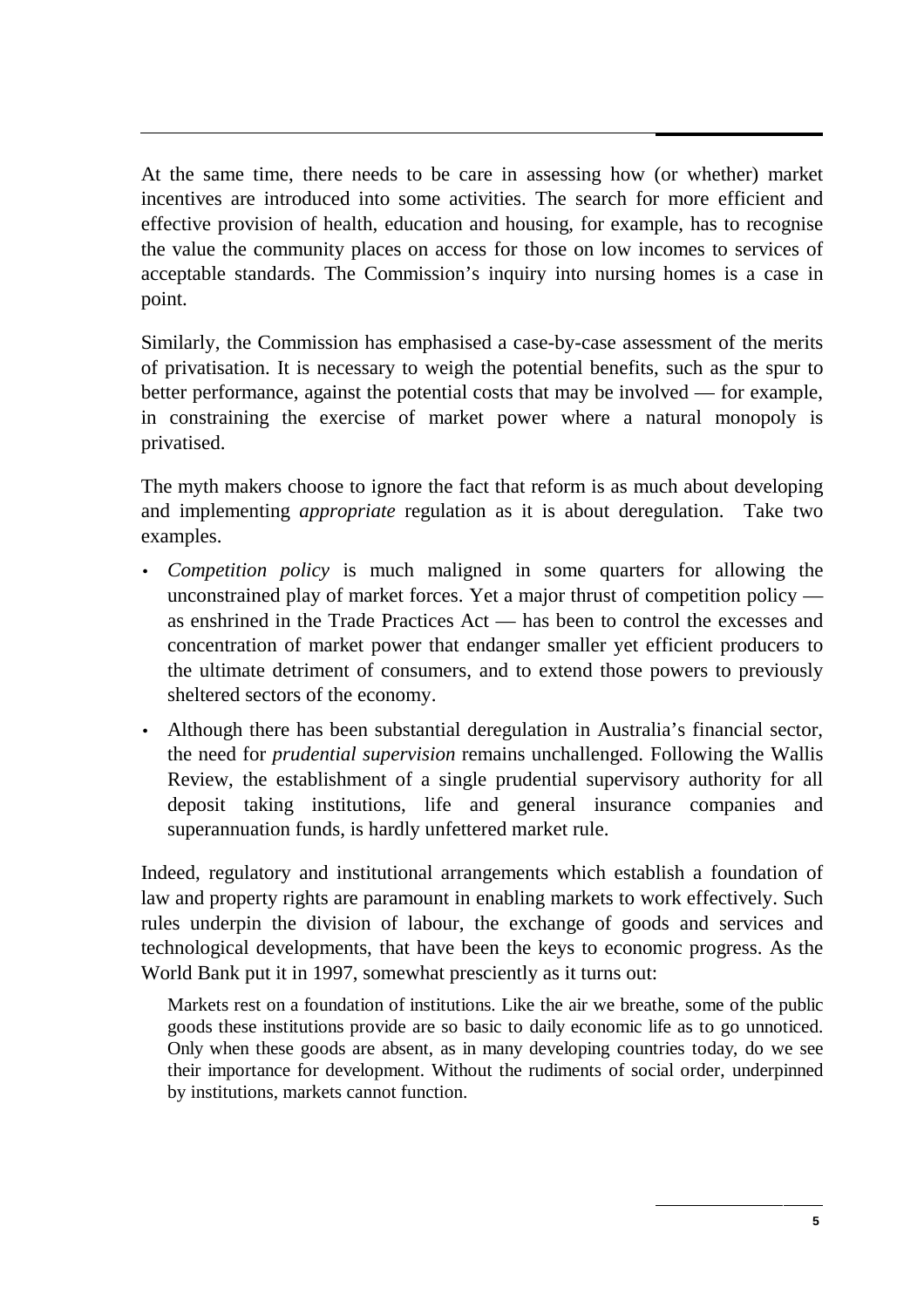### Myth 3: Reform as bean counting

One source of confusion in public perceptions about microeconomic reform is that not everything done in the name of microeconomic reform is genuine reform. Nowhere is this more evident than in the mis-identification of reform with cutbacks in public expenditure.

Microeconomic reform seeks to improve efficiency and this may lead to reduced expenditure. But the reverse need not hold. Budgetary considerations alone are unlikely to provide a basis for sound structural reforms. For example, the 3 per cent import duty imposed as a revenue measure on business inputs previously imported duty free under the tariff concession system, had little to do with improved incentives.

Similarly, the R&D tax concession has helped address what otherwise would be underinvestment in research, and thus its expenditures have a logic which does not extend to business tax relief on other investments. It is surprising that this was not made explicit in the Ralph Review. That said, the design of the tax concession is not as effective as it could be in stimulating genuinely new R&D. Ways of improving it were suggested in the Commission's April 1998 report on *Telecommunications, Equipment Systems and Services*, which is still with the Government.

To give another example, in its current inquiry on the impact of competition policy on rural and regional Australia, the Commission is hearing how some local councils have mistakenly adopted lowest cost bids when contracting work, when these have actually represented poor value for money taking quality and reliability into account. And, in some cases, full cost recovery charges for inappropriate infrastructure investments have been imposed when asset values should have been written down.

#### Myth 4: Microeconomic reform is without social conscience

In his recent article, 'The future greeters', Paul Kelly speaks of

... the biggest and most dangerous myth in our current political dialogue — that economic efficiency leading to economic progress, and social inclusion leading to a more caring and tolerant society, are incompatible. This assumption has almost become an article of faith in some quarters. The slogan is entrenched — if you believe in the market, you don't believe in society. It is damaging because it is false and its consequence is to weaken economic liberalism or social inclusion or both.

Societies cannot share what they don't produce. By generating higher levels of national income, reforms directed at improving the productivity of the economy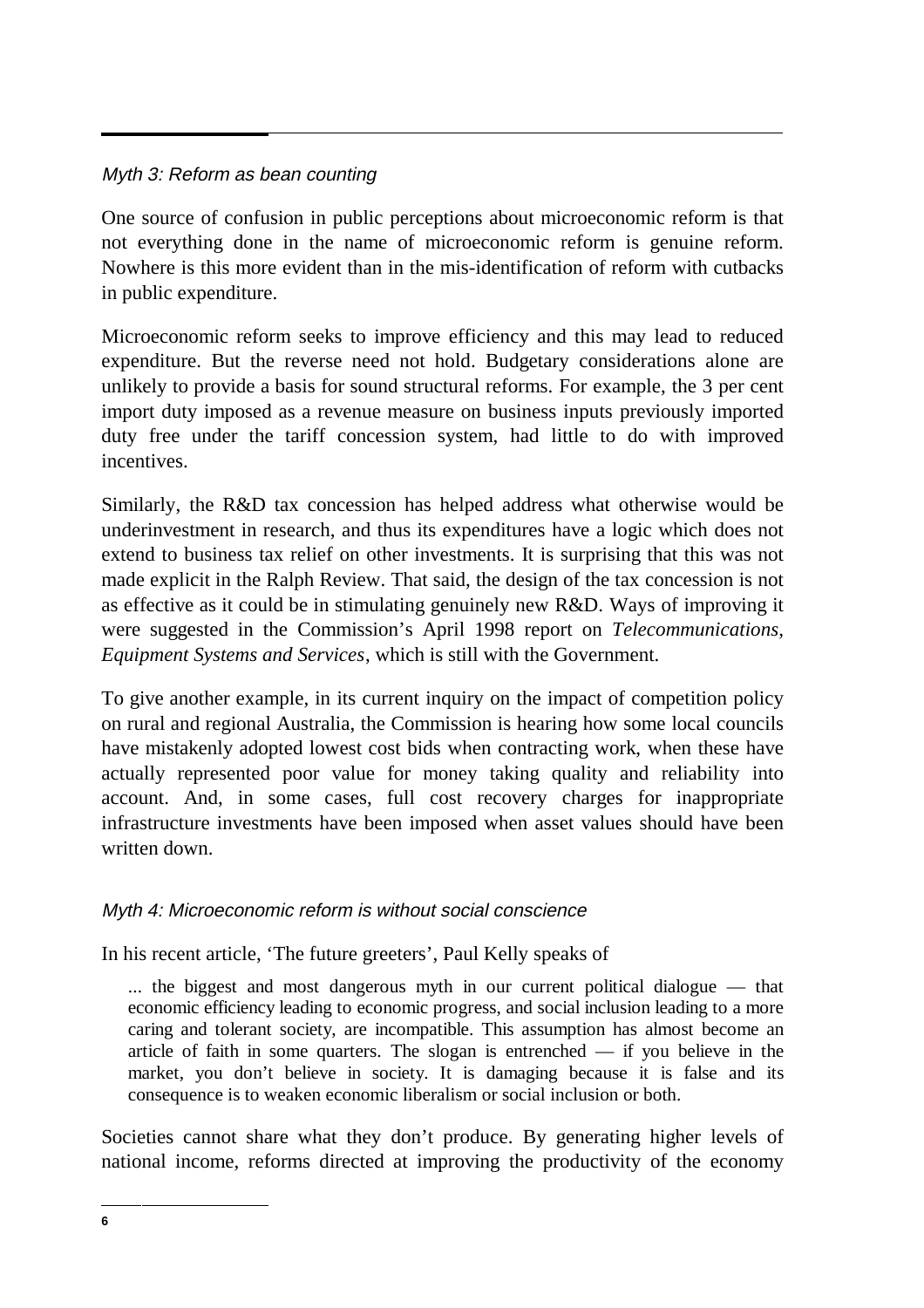provide the wherewithal to fund the access and equity objectives of governments in education, health and other key services.

That perhaps is an obvious point. But what is becoming more evident is the variety of ways in which reform processes are helping governments better clarify and meet social objectives. For example, in initiating the collection of comparative data on the performance of government service provision — in which the Commission performs a secretariat and research role — governments have been required to specify better their social policy goals. And the public debate generated by publishing performance indicators has contributed to a focus on the quality of outcomes in areas such as education and training, health, justice, emergency management, community services and housing.

Microeconomic reform also involves identifying more efficient and effective ways of achieving quality outcomes for people. Providing more and better social services for the same or less outlay is the essence of efficiency and of social conscience. Failure to embrace efficient provision of services is to cheat not only taxpayers, but also the most vulnerable members of society.

Efficient and equitable delivery of social services and support requires effective targeting and transparent funding. Thus, governments are gradually moving to fund community service obligations from the budget rather than through hidden crosssubsidies embedded in the pricing structures of government business enterprises, which typically penalise business users. Such transparency is often resisted by the beneficiaries who fear, not without cause in some cases, that public exposure could see their assistance cut. But explicit budget financing allows the justification for such support and its level to be assessed against other social expenditures.

#### Myth 5: Reform hasn't delivered

The last of the myths I want to address is that reforms undertaken over the last decade or so haven't been worth the effort. The facts are that while it is hard to disentangle the separate contribution of reform to changes observed in the economy, there *is* a growing body of evidence of substantial and tangible gains from properly implemented reforms. And that evidence is broadly consistent with initial expectations.

National productivity has clearly been on an uptrend in the 1990s. Multifactor productivity growth in the market sector has been around 2 per cent or more a year, compared with an historical average of 1.5 per cent a year. Labour productivity has shown a similar improvement and has been increasing recently at around 3 per cent a year. This productivity performance has been stronger and more sustained than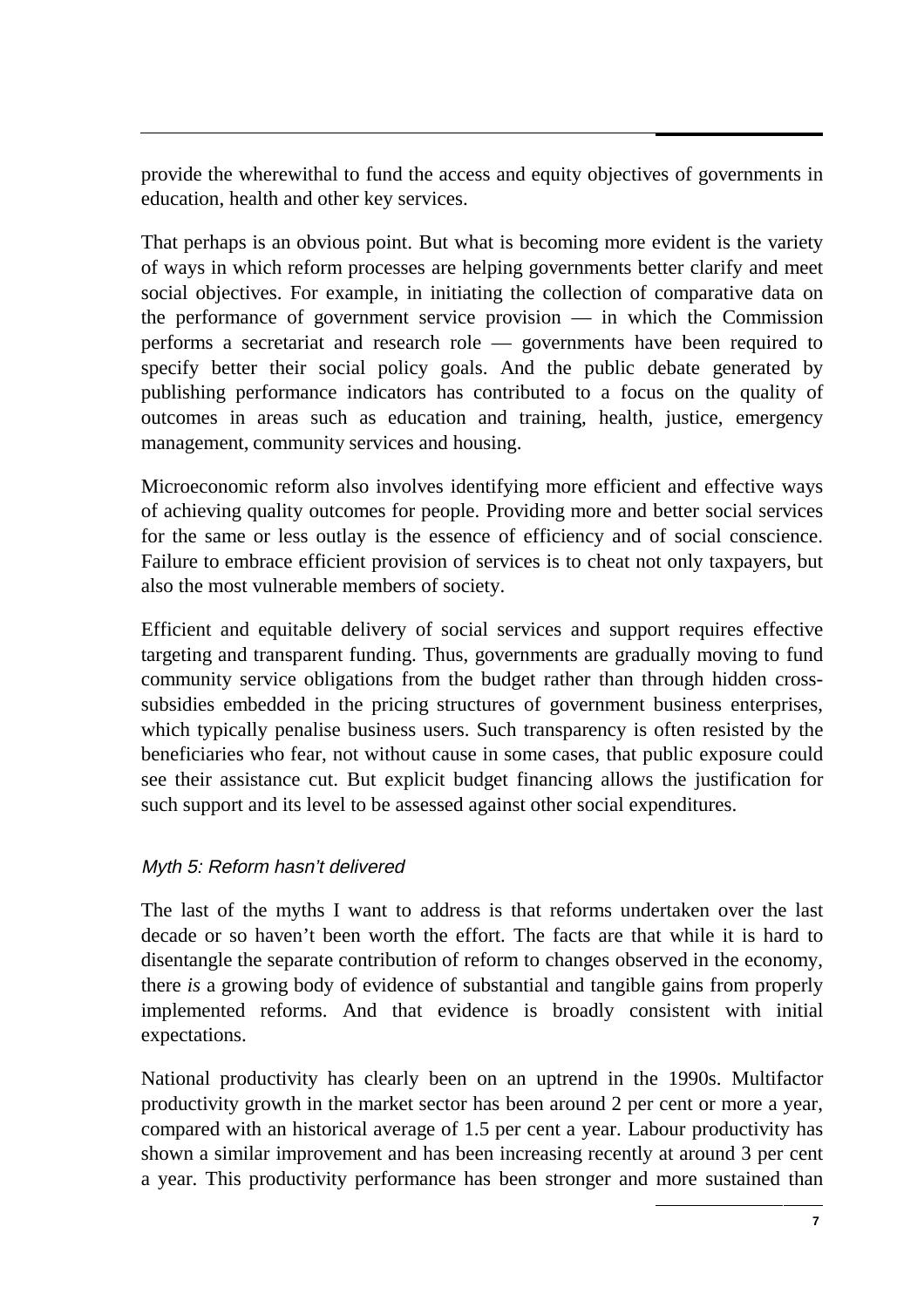could be explained on the basis of recovery from past downturns or simply as a correction to longer term trends. Over this period there has been no similar pattern in OECD productivity growth — supporting the conclusion that our performance reflects domestic influences. This is important, because even a small improvement in national productivity growth, if sustained, can have a substantial cumulative effect on national output and living standards. For example, a rise in productivity growth of ½ per cent will generate 30 per cent additional growth in real incomes within 40 years.

Looking below the aggregates, gains for consumers and industry alike are apparent in a range of areas. These were detailed by the Commission in its first annual report. To take one example, in the five years to 1996-97, real electricity prices to consumers fell by 10 to 30 per cent, depending in which State or Territory one lived. Business users, who previously bore the brunt of cross-subsidising residential consumers, fared even better in most States.

Likewise, telephone calls have become noticeably cheaper, particularly in the competitive long-distance market, with real prices dropping 23 per cent in the five years to 1996-97. International benchmarking recently completed by the Commission puts us in the middle of the better performing OECD countries, though with some room for further improvement.

Within workplaces, we are seeing a gradual erosion of the costly and unproductive work arrangements that proliferated under centralised prescriptions within our previously sheltered economy. These developments have been documented in the Commission's recent, detailed studies of work arrangements in stevedoring, meat processing and black coal mining. A further study of work arrangements in the construction industry is in progress.

The upshot of such reforms is an economy which is becoming increasingly productive and adaptable. Whether this will allow us to continue to ride out the turbulence and depressed activity in the Asian markets, with which we were becomingly increasingly connected, remains to be seen. But it is hard to imagine that we could have done as well as we have to date, *without* the economic reforms of the past decade or so.

What has been achieved so far provides encouragement to press on. But we also must be conscious of the need to design and implement reforms effectively.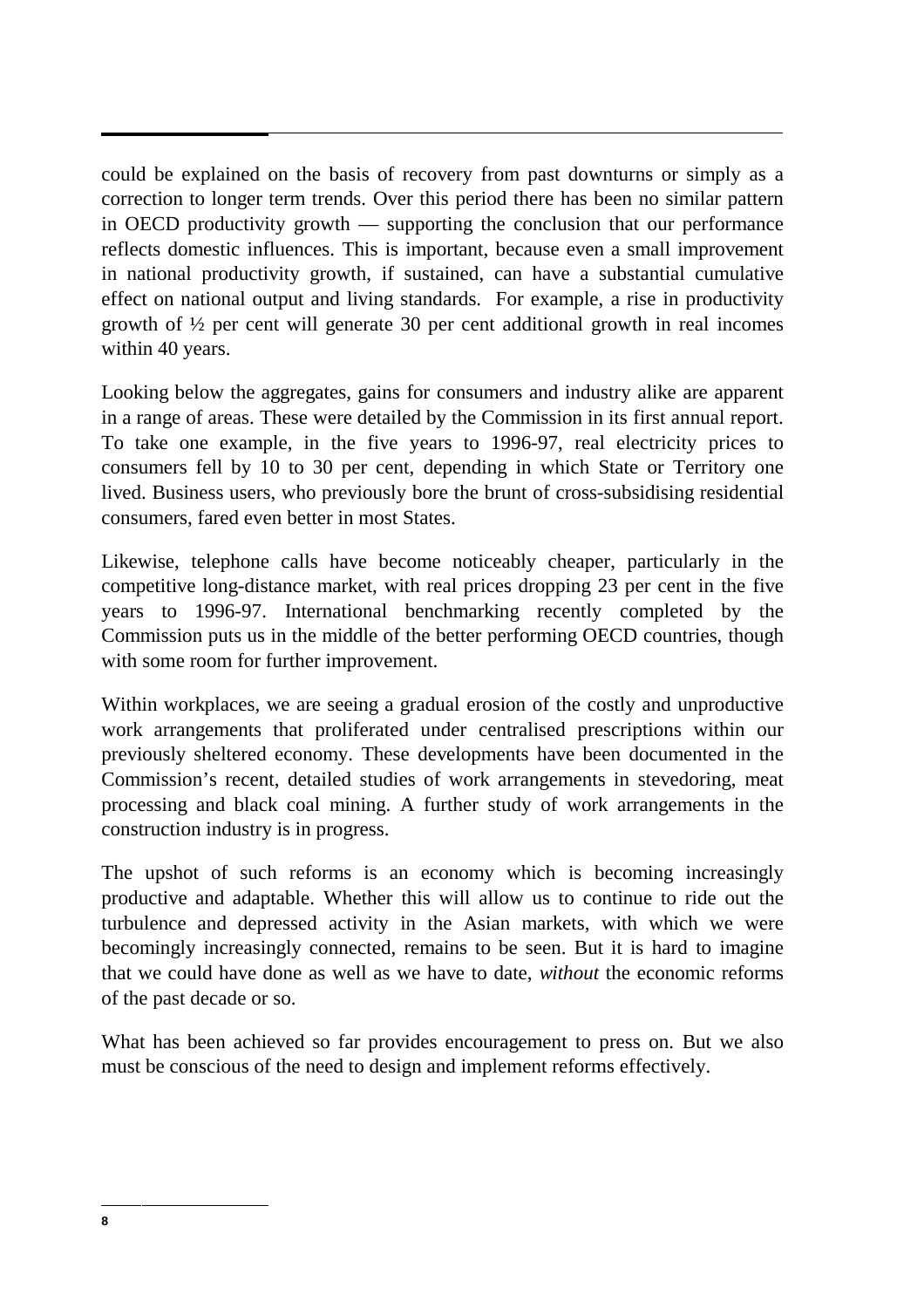# **Dealing with adjustment problems**

A particular difficulty for policy makers is that reforms that are needed to make the Australian economy more adaptable — and thus more resilient in the face of change — can give rise to adjustment difficulties of their own. It may take time for people to find alternative employment and for capital to be redeployed. And sometimes this process can be protracted.

Governments accordingly have a key role in facilitating adjustment so as to reduce unnecessary costs in the transition and to help people adjust. Community support for reform efforts is also more likely to endure if adjustment issues are handled well.

I would be the last to pretend that there are easy answers in this area. It is hard enough even knowing whether one is asking the right questions, but some key ones that have preoccupied the Commission include:

- Is the general social security system, which provides a minimum level of income support, adequate for the particular adjustment task?
- Is there more that government could do to change existing policies which may be impeding efficient adjustment?
- Phasing of reform has been a preferred option. But does it simply delay receipt of the benefits and therefore increase adjustment burdens elsewhere in the economy?
- How effective is broad-based reform in providing offsetting benefits to groups adversely affected by a particular reform?
- What are the pros and cons of a more targeted or tailored approach to adjustment problems?

The complexity of such issues demonstrates the importance of processes and institutions which can generate the best possible information for governments on which to base policy choices and explain the basis for those choices to the community.

The Commission is currently investigating the impacts of competition policy and related reforms on regional Australia. It is assessing the extent to which communities are sharing in the benefits of reform and is trying to identify measures that could increase the flow of benefits or reduce the costs. An important element of the inquiry, which will issue a draft report next month, is to identify the drivers of change in regional Australia and to assess their relative impacts.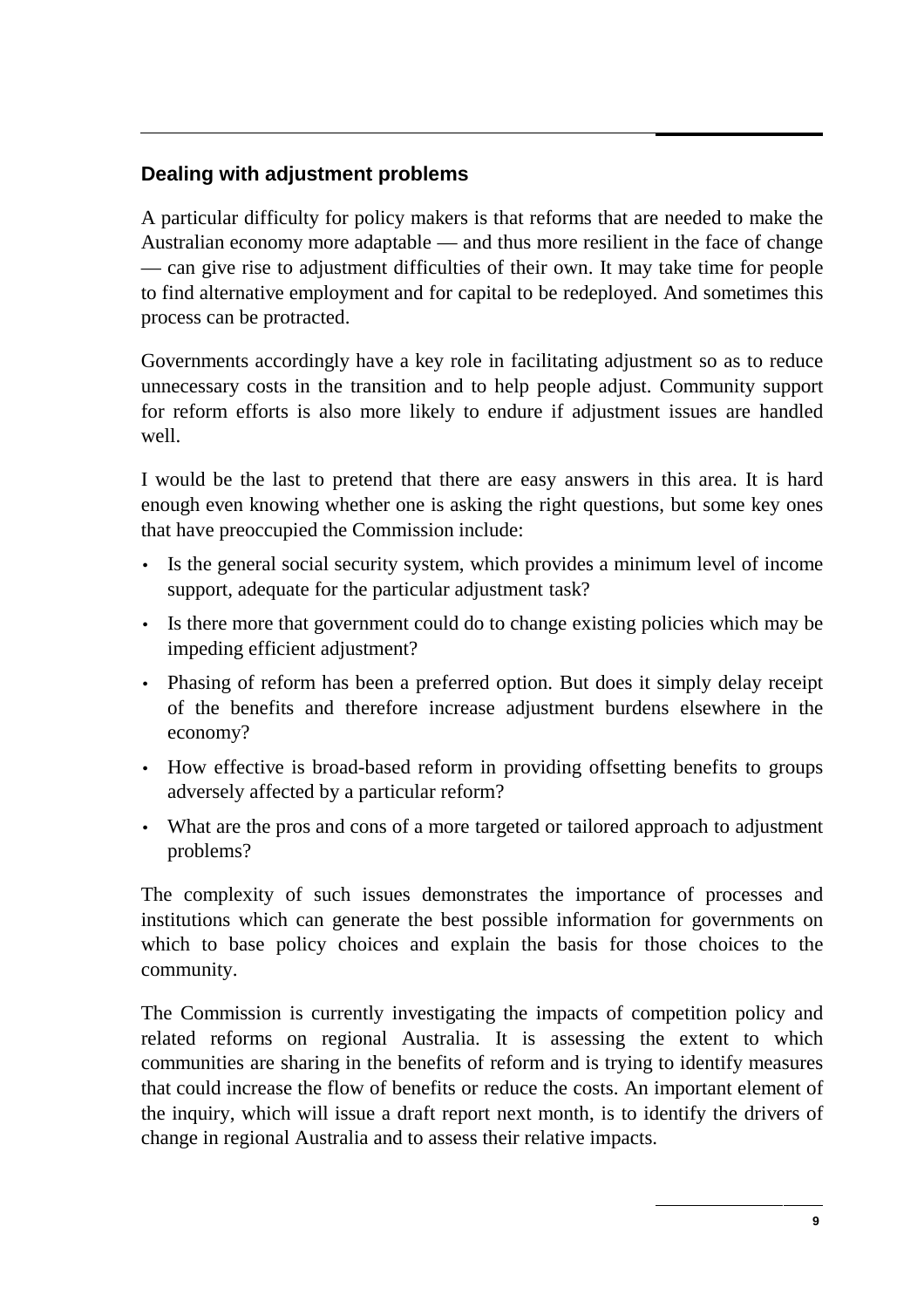The questions of how Australia is adjusting to change, the effectiveness of existing labour market programs in easing the burden on individuals and what more could be done to facilitate adjustment, all feature prominently on the Commission's research program. In order to stimulate public discussion and improve our understanding of these important issues, the Commission has initiated a Structural Adjustment Policy project. We have asked a range of prominent policy analysts and researchers to prepare papers for discussion at a workshop to be held in Canberra in May.

The reality is that, like other countries, Australia faces continuous change and must adapt if living standards are to improve. Microeconomic reform remains a key mechanism for further tapping the economy's potential.

# **The reform imperative**

In gauging what needs to be done, a convenient checkpoint is the *Stocktake of Progress in Microeconomic Reform* that the Commission was asked to undertake back in 1996 by the newly elected Howard Government. It identified some 150 items requiring action or further review across all markets and key regulatory areas.

Three years on, there has been significant progress, but some key reform needs identified in that report remain to be addressed. For example:

- The necessary transformation of our industrial relations environment to facilitate more adaptable and productive workplaces, with sustainable job creation, has been further facilitated by the Workplace Relations Act. However, some fundamental issues — such as developing less intrusive safety net provisions, and the interaction of the tax and social security systems on work incentives remain to be worked through.
- The need for broad-based taxation reform is being addressed sooner than envisaged three years ago but, despite extensive public debate and an election fought on the issue, well known political obstacles remain.
- Processes for reviewing Commonwealth regulation which affects business or restricts competition have been enhanced, but our work shows considerable scope for improvement in departmental compliance.
- There is an unfinished agenda in the traditional areas of industry assistance. Even low tariffs constitute a burden on user industries. There continue to be demands for antidumping and emergency protection measures and firm-specific investment incentives. Because these have wider economic consequences, recent developments in the provision of such assistance will need to be monitored closely.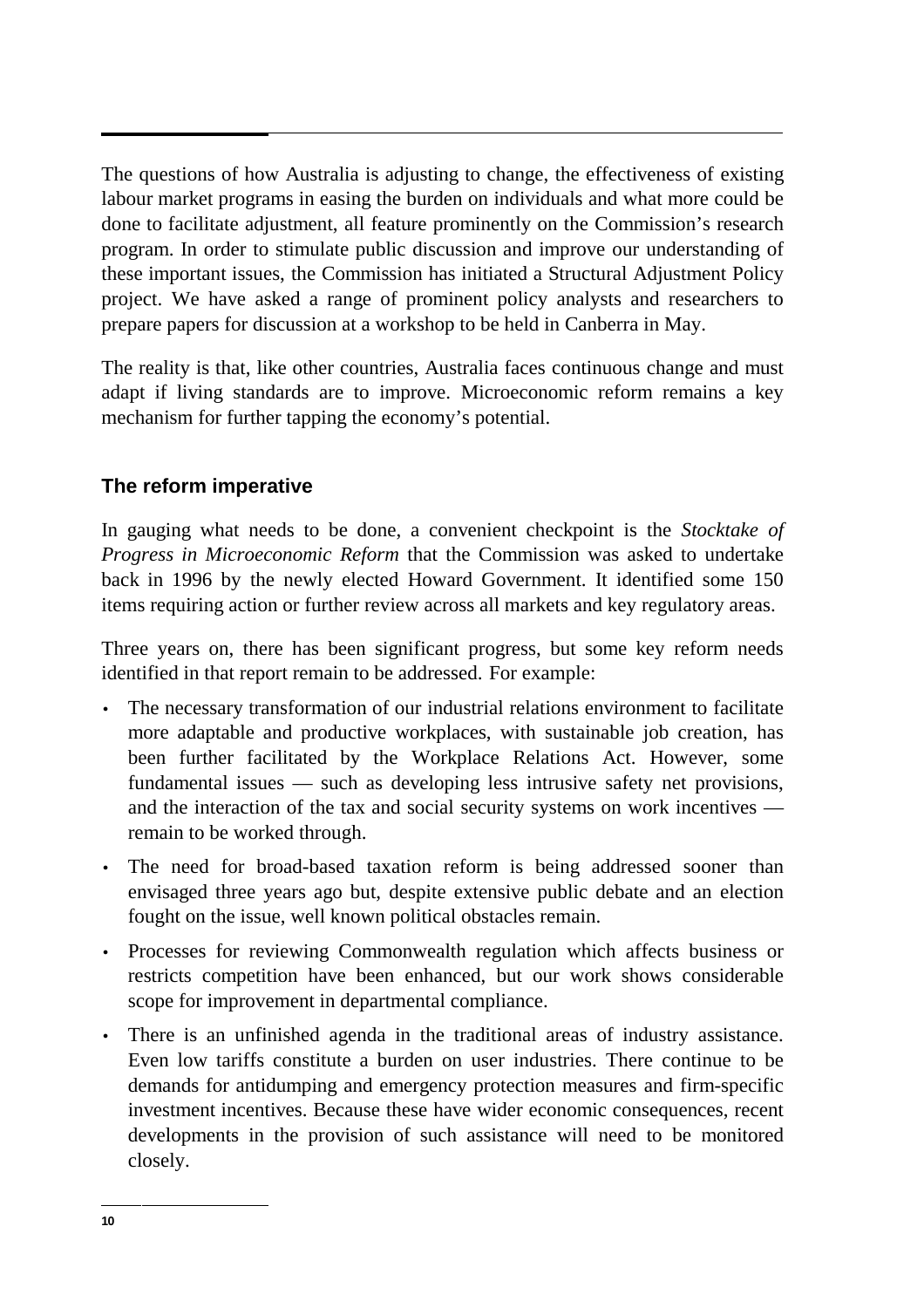- − That said, the Government's response to the Commission's report on safeguard action for pigmeat producers was a timely reaffirmation that adjustment, not protection, is the only effective path to world competitive industries.
- Economic infrastructure under government control has rightly been a focus for recent reform efforts. Given its importance, the complexity of the reform issues and the backlash in some quarters against the perceived distributional impacts, monitoring progress is a core task. The Commission's draft report on rail reform, to be released tomorrow, finds that past reforms have still not delivered the commercial environment needed for rail to perform to its potential.

When it comes to investigating reforms to improve the performance of Australia's *social* infrastructure — its schools, hospitals, community services — we have hardly begun to scratch the surface. Social infrastructure is a large and growing part of the economy — some 10 per cent of GDP — and the work the Commission is coordinating for the inter-governmental Review of Service Provision shows wide disparities in performance across and within jurisdictions.

Effective education and training systems are critical to Australia making the best use of its human potential, including the capacity of people to adjust in a rapidly changing world. But it seems to me that too much of what happens in education is still driven by the providers, not by those with the biggest stake in the outcomes. Indeed, attempting to get basic comparative data on school learning outcomes has been like pulling teeth. And the West Review's conclusion that student choice needs to play a larger role in university funding caused great consternation in some parts of the tertiary sector.

The health and community services sectors have a direct bearing on the quality of life for most Australians and will absorb increased resources as our population ages. Yet the health system, while still performing relatively "well" in aggregate spending terms, has some obvious, but still unresolved, internal tensions. The Commission's report on private health insurance provided a preliminary diagnosis, but its own prescriptions — given the constraints of that inquiry — were only palliatives. Options for systemic reform need to be thoroughly examined.

Improving the performance of Australia's social infrastructure will arguably be harder than in the areas that absorbed so much attention in the 1980s and 1990s. Access and equity issues loom larger and social sensitivities are greater. This places a premium on processes that will help governments and the community work their way through the complex issues and to map appropriate courses of action.